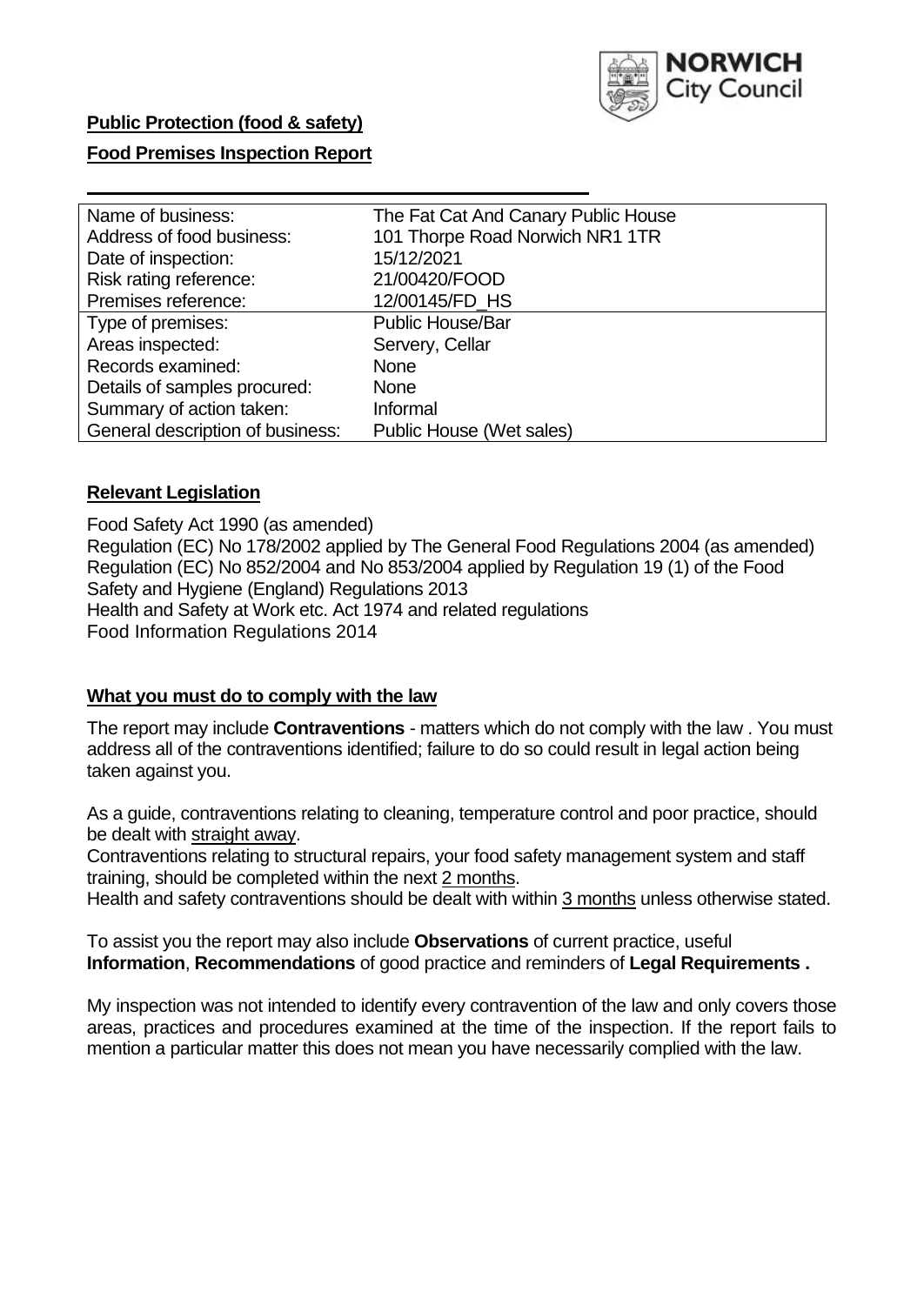# **FOOD SAFETY**

### **How we calculate your Food Hygiene Rating:**

 The food safety section has been divided into the three areas which you are scored against for the hygiene rating: 1. food hygiene and safety procedures, 2. structural requirements and 3. confidence in management/control procedures. Each section begins with a summary of what was observed and the score you have been given. Details of how these scores combine to produce your overall food hygiene rating are shown in the table.

| <b>Compliance Area</b>                     |          |    |           | <b>You Score</b> |                |    |           |    |                |  |  |
|--------------------------------------------|----------|----|-----------|------------------|----------------|----|-----------|----|----------------|--|--|
| Food Hygiene and Safety                    |          |    | 0         | 5.               | 10             | 15 | 20        | 25 |                |  |  |
| <b>Structure and Cleaning</b>              |          |    | $\Omega$  | 5                | 10             | 15 | 20        | 25 |                |  |  |
| Confidence in management & control systems |          |    | 0         | 5                | 10             | 15 | 20        | 30 |                |  |  |
|                                            |          |    |           |                  |                |    |           |    |                |  |  |
| <b>Your Total score</b>                    | $0 - 15$ | 20 | $25 - 30$ |                  | $35 - 40$      |    | $45 - 50$ |    | > 50           |  |  |
| Your Worst score                           | 5        | 10 | 10        |                  | 15             |    | 20        |    | $\blacksquare$ |  |  |
|                                            |          |    |           |                  |                |    |           |    |                |  |  |
| <b>Your Rating is</b>                      | 5        | 4  | 3         |                  | $\overline{2}$ |    |           |    | $\Omega$       |  |  |

Your Food Hygiene Rating is 5 - a very good standard



# **1. Food Hygiene and Safety**

 requirements. You have safe food handling practices and procedures and all the Food Hygiene standards are excellent. You demonstrated full compliance with legal necessary control measures to prevent cross-contamination are in place. **(Score 0)** 

#### Hand-washing

**Observation** I was pleased to see handwashing was well managed.

#### Personal Hygiene

**Observation** I was pleased to see that standards of personal hygiene were high.

#### Temperature Control

**Observation** I was pleased to see that appropriate temperature controls were in place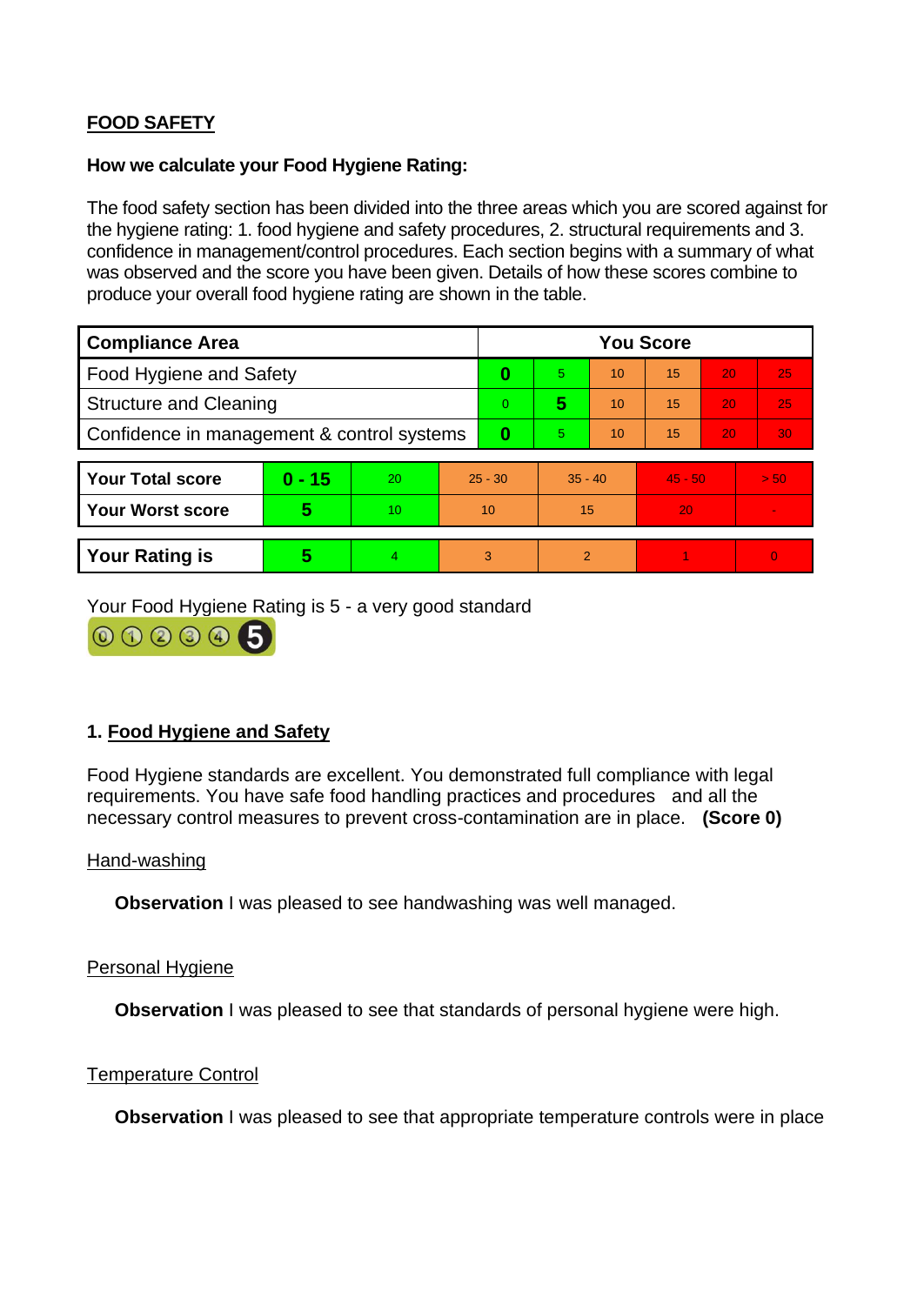# **2. Structure and Cleaning**

 The structure facilities and standard of cleaning and maintenance are all of a good standard and only minor repairs and/or improvements are required. Pest control and waste disposal provisions are adequate. The minor contraventions require your attention. **(Score 5)** 

## Cleaning of Equipment and Food Contact Surfaces

**Contravention** The following items are dirty and must be cleaned:

- shelving to bar was very sticky
- interior top and lid to ice freezer

### Cleaning Chemicals / Materials / Equipment and Methods

**Observation** I was pleased to see that the premises was kept clean and that your cleaning materials, methods and equipment were able to minimise the spread of harmful bacteria between surfaces.

## Pest Control

**Observation** I was pleased to see that the premises was proofed against the entry of pests and that pest control procedures were in place.

# **3. Confidence in Management**

 appropriate and being maintained. All your staff are suitably supervised and trained. You A food safety management system is in place and you comply fully with the law. Hazards to food are understood properly controlled managed and reviewed. Your records are have a very good track record. **(Score 0)** 

### Type of Food Safety Management System Required

**Observation** You were monitoring the temperatures of your fridges and freezers

### **Traceability**

**Observation** Your records were such that food could easily be traced back to its supplier.

### Waste Food and other Refuse